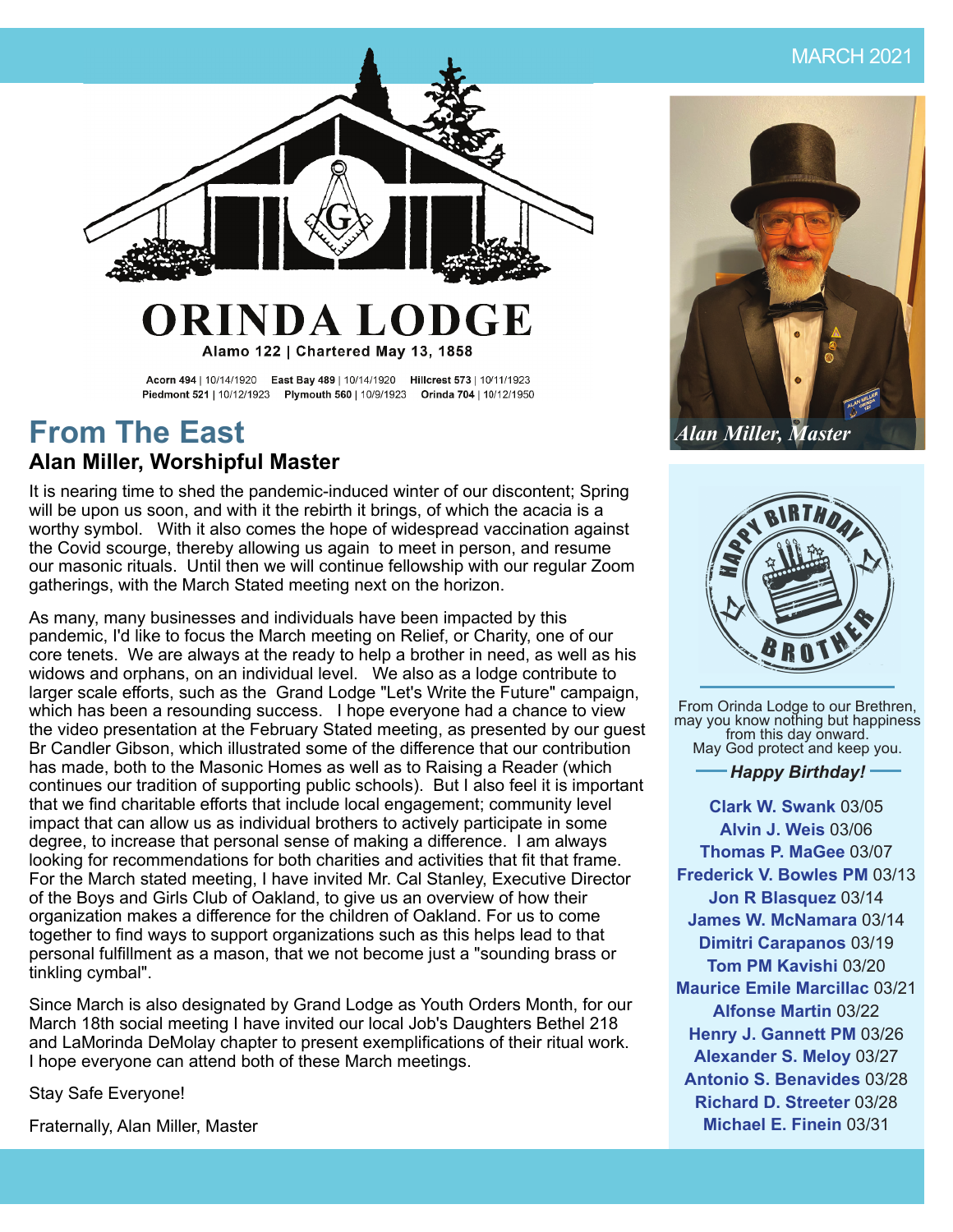# **From The Secretary**

*By Gary Peare*

#### Brethren,

A quick reminder to pay your 2021 dues if you have not already done so.

Dues notices were sent out late last year, so if you do not recall receiving yours or need a new copy, please let me know. Note also that if you had a balance due from prior years, that will be detailed on your dues notice. Please be sure to pay the full amount in order to remain in good standing. If your financial situation is such that you are unable to pay your dues, or if you are a family member of one of our brothers in need, please contact me in confidence and I will assist you.

If your dues are current for 2021, you should have received your dues card by mail. Please contact me if you have not. (Of course, if you just paid, please wait a few days for processing.) You can also print a copy of your dues card by visiting logging in to freemason.org and clicking on the "Virtual Card" link in the "My Portal" section.

Very soon, Bro. John Densem and I, as the lodge's Member Retention Committee, will begin reaching out to our brothers who are two or more years in arrears on their dues. Our goal will be to return as many of these brothers as possible to good standing. The California Masonic Code generally requires that lodges suspend brothers for non-payment of annual dues (there are some exceptions for reasons of infirmity, charity, or military service), but we want to avoid suspensions whenever possible. The lodge is required to pay the annual Grand Lodge per capita on all non-suspended masons, so it creates a financial burden on your brothers if you are carrying an outstanding balance. In fine, if you are able to be current on your dues, please do so. If you are unable, just contact us and we will more than happy assist you. It's why we are here!

Now would also be an excellent time to make sure we have current contact information for you and that your masonic profile is accurate. Go online to freemason.org and log in by clicking on the "For Members" link at the top right of the home page. Once logged in, click on the "My Profile" button and you'll be able to review and update your information.

Still have a question or need assistance with updating your information? Happy to help.

Just email me at gpeare@gmail.com or call me at 925-285-8175.

Sincerely and fraternally,

Gary A. Peare, P:.M:.

Secretary

# **From The West**

*By Mick Finein*

We had a good and lively discussion about civility on Thursday, February 18th. Quite a few of us had watched Most Worshipful Russ Chavonia's Grand Lodge presentation on civility the previous night.

I encourage everyone to go to the Grand Lodge website and watch the presentation. You can also check out the following; Wikipedia definition of civility; www.Masoniccivility.org or just Google "Masonic Civility to find the website."

During the year I plan on continuing to discuss civility in my Senior Warden's articles. As Most Worshipful Russ pointed out Masons are uniquely positioned to promote civility and restore civility in our world. As often quoted "If not us, then who?, If not now, then when?" (This quote has often been attributed to RFK but apparently he never used the phrase).

#### Master's Wages

A Master Mason's wages are the rewards you obtain from your personal and spiritual growth as a person and as a Mason.

Spiritual Wages are your belief in God and your connection to your Deity. Remember, what were your first spoken words in your Entered Apprentice initiation?

Temporal Wages. Temporal refers to worldly vs. spiritual affairs. Temporal wages then refer to the pride and satisfaction you receive from your contributions to society and to your Lodge. The satisfaction that rewards your work in the Lodge, with charities or community and youth groups.

Personal Wages are derived from your friendships, Brotherhood and fellowship. Your willingness to help others and make the world a better place.

As Masons we should strive to act and embody our ideals to restore and promote civility. The rewards from those efforts are a Master Mason's Wages as well.

As Masons we do it because it is right.

Fraternally,

Mick Finein | Senior Warden

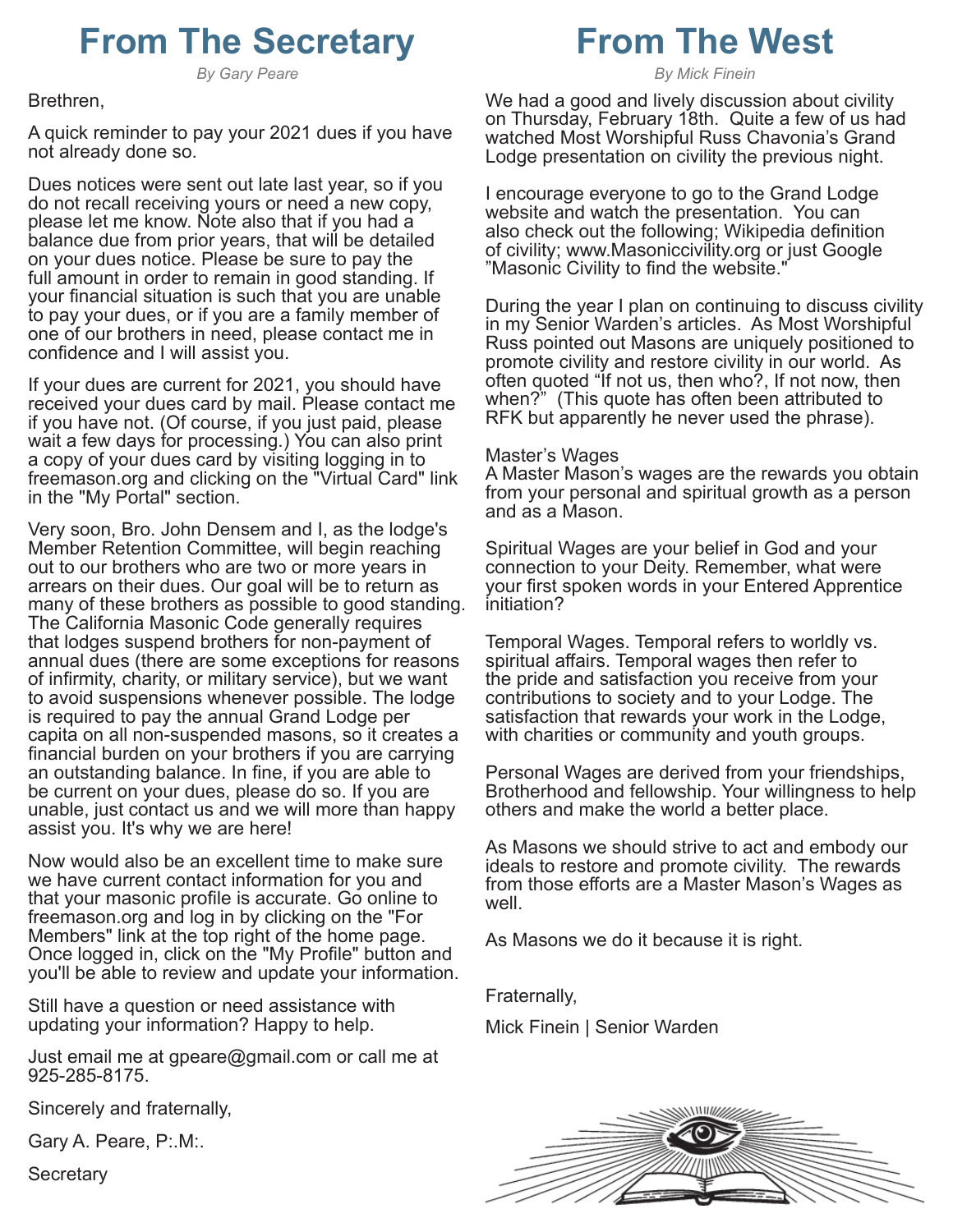## **From The South**

*By Dennis Trammell*

As I pondered the wise words of The Most Worshipful Russ Charvonia during his presentation of *Our Role of Returning Civility to Society,* I found myself waiting to hear about the dreaded plague of social media and its contribution to the degradation of civility. Instead there was a concise and brief remark on social media as a whole the has stuck in my head ever since. Russ explained how social media is simply a tool, its uses for good or evil remains for us to decide.

For the first time in my life I found my self deeply contemplating this seemingly simple explanation. I was reminded of the trowel and its glorious purpose of spreading the cement of brotherly love and affection. The ability to communicate through various platforms is an ancient practice, merely refined through Internet connection. I propose that this new tool of instant communication was placed in each of our hands with the trust that we would as good use of it, with our Masonic teaching, as all others may have in the times before us.

We were meant to unite as a society of friends and brothers, with the belief the we are all bound by agape. A selfless love that presence is made clear through our use of charity. Our obligations do not end when we leave the lodge, so from this day forward I am placing myself in charge ever to walk and act as a proper Mason, even through my online connection. To remember the core lessons of civility and being able to engage in difficult discussion while respecting and caring for those I am communicating with.

I will fail, I know somewhere I will fall prey to a comment that I feel personally is attacking me or my beliefs. I hope that I can reflect back on the trowel and spread the cement friendship instead of breaking its foundation.

# **Lodge Online**

Below are a list of online meetings, hosted via Zoom. You should be receiving regular updates about these meetings via email. If you have not seen any please check you spam folder for emails from dtrammelldesigns1994@gmail.com, or reach out to the provided email.

#### **Social & Stated Meeting**

Hosted via Zoom on the 1st and 3rd Thursday of each month.

#### **Stated Meeting (Masons Only)**

March 4th | 7PM Social 7 PM | Opening 7:30 PM Meeting ID: 846 2866 2385 Password: 335965

#### **Social Meeting (Open to all)**

March 18th | 7 PM Meeting ID: 846 2866 2385 Password: 335965

#### **Hall Association**

March 24th | 7 PM Meeting ID: 861 2117 5333 Passcode: 025217



*"Among whom no contention should ever exist but that noble contention, or rather emulation, of who best can work and best agree."*

#### **2020 Lodge Offi cers**

**Master | Alan Miller PM** (510) 673-2900 | milleraj61@yahoo.com

**Senior Warden | Mick Finein** (415) 810-8060 | orindalodge122@gmail.com

**Junior Warden | Dennis Trammell** (925) 584-6600 | djtrammell@yahoo.com

**Treasurer | Tom Steig PM** tsteig@sbcglobal.net

**Secretary | Gary Peare PM** (925) 285-8175 | gpeare@gmail.com

**Chaplain | Mickey Ganitch PM** (510) 352-1257 | mbganitch@earthlink.net

**Assistant Secretary | Dick Anderson PM** (925) 686-3930 | dandson@comcast.net

**Senior Deacon | Michael Malliarys** (510) 338-8250 | mmaliarys@hotmail.com

**Junior Deacon | Tony Benavides** (925) 708-4756 | bbtonybb@aol.com

**Marshal | Michael Gooding** (510) 660-7388 | mmmgoodin@yahoo.com

**Organist | Bill Richmond PM** (510) 531-5078 | birch1011@sbcglobal.net

**Tiler | Open Steward Chairs | Open**

**Offi cers Coach | Cary Carlson PM** (925) 360-2716 | caryorinda122@gmail.com

**Offi cers Coach | Don Weisse Jr. PM** (510) 534-8377

#### **Hall Association**

**President | Gary Peare PM Chief Financial Offi cer | Ed Lana Secretary | Ben Bloom Greg Bloom PM Michael Gooding Sean Mergy PM Alan Miller PM Vic Vickers PM Mick Finein Dennis Trammell**

#### **Trustees**

**Tom Steig PM 11/21 Greg Bloom PM 11/22 Tom Kavishi PM 11/22 Larry Becker PM 11/23 Norm Gorsuch PM 11/23**